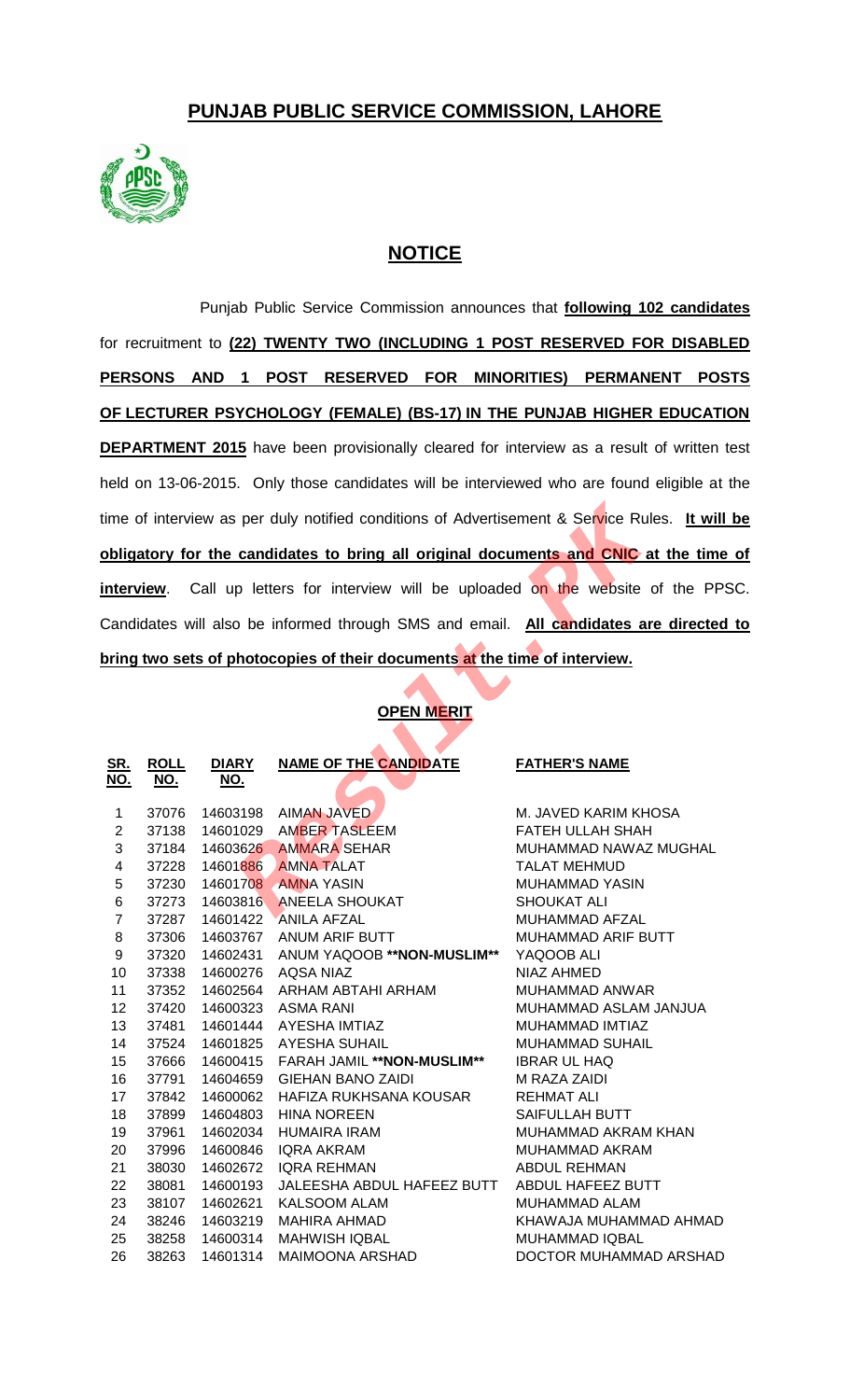| 27 | 38361 | 14602220 | <b>MARYAM SHAUKAT</b>     | SHUAKAT HAYAT           |
|----|-------|----------|---------------------------|-------------------------|
| 28 | 38365 | 14600107 | <b>MARYAM ZAHRA</b>       | <b>SYED ZAFAR ABBAS</b> |
| 29 | 38381 | 14603562 | MEHR UN NISA MASOOD       | NADEEM MASOOD /         |
| 30 | 38437 | 14601329 | <b>MISHAL NIAZI</b>       | MUHAMMAD NADEE          |
| 31 | 38472 | 14600993 | MUNAZZA KARAMAT           | <b>KARAMAT ALI</b>      |
| 32 | 38536 | 14601065 | NAFJA FATIMA              | SHEIKH NISAR-UD-D       |
| 33 | 38551 | 14603915 | <b>NAILA KOSAR</b>        | MUHAMMAD YAQUE          |
| 34 | 38583 | 14600174 | <b>NAYAB ALI</b>          | <b>IFTIKHAR ALI</b>     |
| 35 | 38649 | 14601521 | NIGHAT YASMEEN            | MUHAMMAD AKRAM          |
| 36 | 38682 | 14602392 | NOSHABA BATOOL            | <b>MAHER ASHIQ HUS</b>  |
| 37 | 38703 | 14601894 | PARAS ASLAM               | SOHAIL ASLAM            |
| 38 | 38813 | 14602103 | RAHILA MAHMOOD            | MAHMOOD AHMAD           |
| 39 | 38842 | 14604602 | REHANA MANZOOR            | <b>MANZOOR HUSSAIN</b>  |
| 40 | 38852 | 14602759 | <b>RIDA RAFIQ</b>         | MUHAMMAD RAFIQ          |
| 41 | 38961 | 14604126 | SABAH RIAZ                | CHAUDHARY RIAZ /        |
| 42 | 38976 | 14601343 | <b>SABIRA SHAKIR</b>      | SHAKIR HUSSAIN H.       |
| 43 | 38977 | 14604222 | <b>SABREEN HANIF</b>      | MOHAMMAD HANIF          |
| 44 | 39133 | 14600480 | SAIQA AMEEN               | MUHAMMAD AMEEN          |
| 45 | 39136 | 14604425 | SAIRA AFZAL               | MOHAMMAD AFZAL          |
| 46 | 39144 | 14600343 | SAIRA BATOOL              | KHALID MEHMOOD          |
| 47 | 39186 | 14600196 | SALEHA YOUNIS             | MUHAMMAD YOUNI          |
| 48 | 39236 | 14602578 | SAMINA SHAHZADI           | AMANULLAH               |
| 49 | 39250 | 14601781 | <b>SAMREEN SHABBIR</b>    | <b>GHULAM SHABBIR</b>   |
| 50 | 39265 | 14600633 | <b>SANA KANWAL</b>        | SANA ULLAH              |
| 51 | 39315 | 14601041 | <b>SARA ASAD</b>          | <b>KHAWAJA ASAD ULI</b> |
| 52 | 39321 | 14601018 | <b>SARA LATIF</b>         | <b>ABDUL LATIF</b>      |
| 53 | 39339 | 14601943 | SAYYEDA TASKEEN ZAHRA     | <b>SAYED QAMAR ABB</b>  |
| 54 | 39355 | 14603870 | SEHRASH NAWAZ             | MUHAMMAD NAWAZ          |
| 55 | 39369 | 14601632 | <b>SEHRISH NOOR</b>       | MUHAMMAD KHAN I         |
| 56 | 39408 | 14601235 | SHAHIDA SADIQ             | MUHAMMAD SADIQ          |
| 57 | 39520 | 14603477 | <b>SIDRA AHSAN</b>        | SHEIKH AHSAN SAN        |
| 58 | 39562 | 14603662 | <b>SIDRA SANA</b>         | <b>SANA ULLAH KHAN</b>  |
| 59 | 39637 | 14601743 | SUMAIRA YASMIN SHAHZAD    | CH.SHAUKAT ALI SI       |
| 60 | 39767 | 14600007 | <b>TAYYABA</b>            | MUHAMMAD RAFIQI         |
| 61 | 39779 | 14601581 | <b>TAYYABA NUSRAT</b>     | <b>NUSRAT MEHMOOD</b>   |
| 62 | 39782 | 14600541 | <b>TAYYABA SHAHEEN</b>    | <b>GHULAM MUSTAFA</b>   |
| 63 | 39917 | 14600520 | ZARTASHIA KYNAT JAVAID    | MUHAMMAD JAVAID         |
| 64 | 39926 | 14600737 | <b>ZEHRA MOHSIN</b>       | <b>MOHSIN SOHAIL</b>    |
| 65 | 39994 | 14600892 | AISHA ANDLEEB             | <b>ABDUL SATTAR</b>     |
| 66 | 40015 | 14603389 | <b>AMBREEN AFTAB</b>      | AFTAB AHMAD KHA         |
| 67 | 40095 | 14603554 | <b>ASMA RASHID</b>        | RASHID MEHMOOD          |
| 68 | 40110 | 14600943 | <b>AYESHA SEHAR</b>       | MUHAMMAD MANSH          |
| 69 | 40211 | 14602219 | <b>HAJRAH RUBAB</b>       | MUHAMMAD ASLAM          |
| 70 | 40226 | 14600057 | <b>HINA WAHID BUKSH</b>   | <b>WAHID BUKSH</b>      |
| 71 | 40350 | 14600253 | <b>MEHVISH SHAFIQ</b>     | MUHAMMAD SHAFIO         |
| 72 | 40501 | 14602158 | <b>REHANA YASMEEN</b>     | MUHAMMAD ASHRA          |
| 73 | 40670 | 14602155 | <b>SARA KOMAL</b>         | MUHAMMAD NASRL          |
| 74 | 40688 | 14602041 | SHABANA KAUSAR            | <b>MUHAMMAD SHARII</b>  |
| 75 | 40690 | 14602237 | SHABANA MANZOOR           | MANZOOR AHMAD           |
| 76 | 40948 | 14604689 | AMNA AKBAR                | MUHAMMAD AKBAR          |
| 77 | 40956 | 14600008 | AMNA REHMAT               | <b>REHMAT ULLAH</b>     |
| 78 | 40964 | 14604468 | ANAM UL MALIK             | MUHAMMAD ASLAM          |
| 79 | 40979 | 14602459 | ANOWRA KHAN               | HAFIZ GHULAM MUS        |
| 80 | 41001 | 14604394 | <b>ASIFA KIRAN</b>        | <b>ASMAT ALI</b>        |
| 81 | 41047 | 14600081 | <b>BIBI ASMA</b>          | <b>QADIR BAKHSH</b>     |
| 82 | 41088 | 14604807 | <b>FAUZIA MALIK</b>       | MUHAMMAD DIN MA         |
| 83 | 41144 | 14600351 | <b>HIRA SHAFIQ</b>        | <b>MUHAMMAD SHAFI</b>   |
| 84 | 41147 | 14603602 | <b>HUMAIRA KHALID</b>     | ABDUL MAJEED KH         |
| 85 | 41163 | 14600670 | <b>IQRA SAHAR</b>         | <b>LIAQAT ALI</b>       |
| 86 | 41171 | 14600817 | <b>IRAM SHEHZADI</b>      | MUHAMMAD NAWAZ          |
| 87 | 41184 | 14601020 | <b>JAVERIA SEHRISH</b>    | <b>NOOR KHAN</b>        |
| 88 | 41200 | 14603218 | KHAIZRAN ZAHRA            | ASHIQ HUSSAIN           |
| 89 | 41261 | 14600719 | MEHMOODA FATIMA           | MUMTAZ HASSAN           |
| 90 | 41327 | 14600688 | NAZIA NAHEED              | <b>ABDUL GHAFOOR K</b>  |
| 91 | 41356 | 14604285 | <b>QANDEEL ILYAS AWAN</b> | <b>ILYAS AHMED AWAI</b> |
|    |       | 14602334 | SADIA IJAZ                | MUHAMMAD IJAZ           |
| 92 | 41444 |          |                           |                         |

SHUAKAT HAYAT **SYED ZAFAR ABBAS** NADEEM MASOOD AGHA MUHAMMAD NADEEM AKRAM **KARAMAT ALI** SHEIKH NISAR-UD-DIN MUHAMMAD YAQUB **IFTIKHAR ALI** MUHAMMAD AKRAM MAHER ASHIQ HUSSAIN SOHAIL ASLAM MAHMOOD AHMAD MANZOOR HUSSAIN MUHAMMAD RAFIQ CHAUDHARY RIAZ AHMED SHAKIR HUSSAIN HAIDERI MOHAMMAD HANIF MUHAMMAD AMEEN MOHAMMAD AFZAL KHALID MEHMOOD MUHAMMAD YOUNIS IQBAL AMANULLAH **GHULAM SHABBIR** SANA ULLAH KHAWAJA ASAD ULLAH **ABDUL LATIF** SAYED QAMAR ABBAS SHAH MUHAMMAD NAWAZ QAMER MUHAMMAD KHAN DILDAR MUHAMMAD SADIQ SHEIKH AHSAN SAMDANI SANA ULLAH KHAN CH.SHAUKAT ALI SHAHZAD MUHAMMAD RAFIQUE KHAN NUSRAT MEHMOOD **GHULAM MUSTAFA** MUHAMMAD JAVAID ANJUM MOHSIN SOHAIL ABDUL SATTAR AFTAB AHMAD KHAN RASHID MEHMOOD MUHAMMAD MANSHA MUHAMMAD ASLAM WAHID BUKSH MUHAMMAD SHAFIQ MUHAMMAD ASHRAF MUHAMMAD NASRULLAH MUHAMMAD SHARIF MANZOOR AHMAD MUHAMMAD AKBAR SHAD REHMAT ULLAH MUHAMMAD ASLAM HAFIZ GHULAM MUSTAFA JAVEED **ASMAT ALI QADIR BAKHSH** MUHAMMAD DIN MALIK **MUHAMMAD SHAFIQ** ABDUL MAJEED KHALID LIAQAT ALI MUHAMMAD NAWAZ NOOR KHAN ASHIQ HUSSAIN MUMTAZ HASSAN ABDUL GHAFOOR KUNDI ILYAS AHMED AWAN MUHAMMAD IJAZ